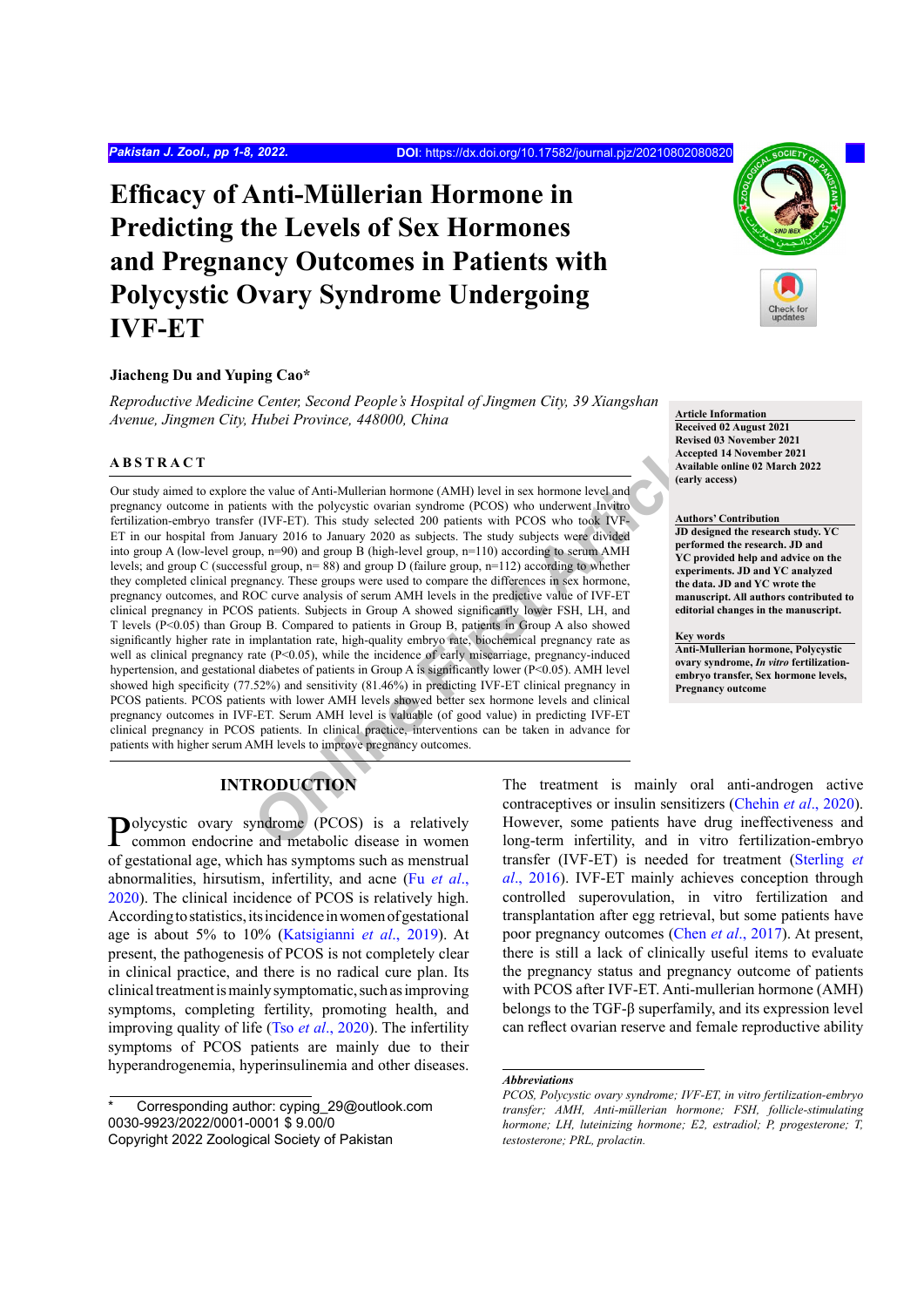to a certain extent, which is, the higher the expression of AMH, the more egg stock [\(Aghadavod](#page-5-1) *et al*., 2015; [Moini](#page-6-3) *et al*[., 2019](#page-6-3)). Studies have shown that the expression of AMH in PCOS is about five times that of healthy ovulating women ([Chiofalo](#page-6-4) *et al*., 2017). Another study found that AMH can also evaluate the patient's response to controlled ovarian stimulation during assisted reproduction therapy and predict the number of oocytes (Köninger *et al*., 2018). This study investigated 200 PCOS patients undergoing IVF-ET in our hospital, aiming to evaluate the serum AMH level in PCOS patients with IVF-ET sex hormone levels and the evaluation value of pregnancy outcome.

# **MATERIALS AND METHODS**

## *Patient clinical data*

Two hundred PCOS patients who underwent IVF-ET in our hospital from January 2016 to January 2020 were selected as the research objects. The patients were 25 to 36 years old and the average age was (29.47±2.15) years. According to their AMH level, subjects were divided into two groups: group A  $(n=100)$  and group B  $(n=100)$ . The Medical Ethics Committee has approved this study, and all patients have signed an informed consent form.

#### *Inclusion and exclusion criteria*

**Solution** and the setter than the setter and the setter and the setter are of each well. Finally, the ELISA numary 2016 to January 2020 were of each well was measured to can holiects. The patients were 25 to of AML. All E *Inclusion criteria:* Patients were included based on: (1) All patients were clinically diagnosed with polycystic ovary syndrome; (2) All patients were undergoing in vitro fertilization-embryo transfer (IVF-ET) in our hospital; (3) The patients had complete clinical data and cooperated with treatment and follow-up; (4) The serum AMH of group A patients was less than 6.99 ng/ml, and the serum AMH of group B patients was greater or equal to 6.99 ng/ ml; (5) Within 4 to 6 weeks after transplantation, patients in group C B-ultrasound showed intrauterine gestational sacs or pathologically confirmed villi after surgery, conversely for patients in group D.

*Exclusion criteria:* Patients were excluded from this study based on: (1) patients with congenital immunodeficiency, severe infectious diseases; (2) patients with mental diseases; patients with poor mental status; (3) patients with other malignant tumors or severe cardiovascular and cerebrovascular diseases; (4) Patients with severe abnormalities in heart, liver, kidney and hematopoietic functions.

## *AMH level detection*

Three mL of fasting venous blood was drawn from two groups of patients during the menstrual cycle. The whole blood after coagulation was centrifuge at about 1000-2000g for 10 min at 4°C, separating serum which was

used for the determination of AMH levels using ELISA. Blank wells, standard wells, and control wells were setup as internal controls. Briefly, we diluted the standard with 0.05M PH9 carbonate coating buffer to make final protein concentration of 5 µg/mL, added 0.1 mL of it to each reaction well, and incubated at 4°C overnight. On the next day, the solution was discarded, and washed 3 times with washing buffer for 3 minutes each time. Then, 0.1ml of diluted sample was added to the above-mentioned coated reaction well, and incubate at 37°C for 1 h followed by washing. Later, 0.1ml of freshly diluted enzyme-labeled antibody was added, and incubated at 37°C for 1 h. Then after washing, 0.1ml of temporarily prepared TMB substrate solution was added, and incubated at 37°C for 30 min. Subsequently, 0.05ml of 2M sulfuric acid was added to each well. Finally, the ELISA reader was adjusted to zero at 450nm for the blank control well, and the O•D value of each well was measured to calculate the concentration of AML. All ELISA test reagents were purchased from Shanghai Enzyme-Linked Biology.

#### *Sex hormone detection method*

Five mL of fasting venous blood was drawn from all patients during their menstrual cycle to determine the level of follicle-stimulating hormone (FSH), luteinizing hormone (LH), and estradiol (E2), progesterone (P), testosterone (T) and prolactin (PRL) using ORG 300 automatic immunoassay analyzer (Germany ORGENTEC company). The operation was carried out in strict accordance with the instrument instructions.

#### *IVF-ET treatment method*

Three weeks after the patient takes oral contraceptives, triptorelin (FerringGmbH, X20010072) pituitary downregulation, gonadotropin is used to stimulate ovulation, when there are 3 dominant follicles> 18mm, HCG injection on the same day (Ma'anshan Fengyuan Pharmaceutical, H34023361) 6k~1w U, 36 h later, puncture egg retrieval, 72 h after egg retrieval, embryo transfer.

#### *Observation indicators*

The following observation indicators were used:

(1) Sex hormone levels of the two groups of patients such as FSH, LH, E2, P, T and PRL; (2) Pregnancy outcomes of the two groups of patients such as fertilization rate, cleavage rate, implantation rate, and high-quality embryo rate, biochemical pregnancy rate and clinical pregnancy rate, high-quality embryos start from normal fertilization, and the number of embryos three days after fertilization is 6 to 10 embryos with a fragmentation degree of  $\leq 15\%$ . biochemical pregnancy is blood HCG>25U/L or urine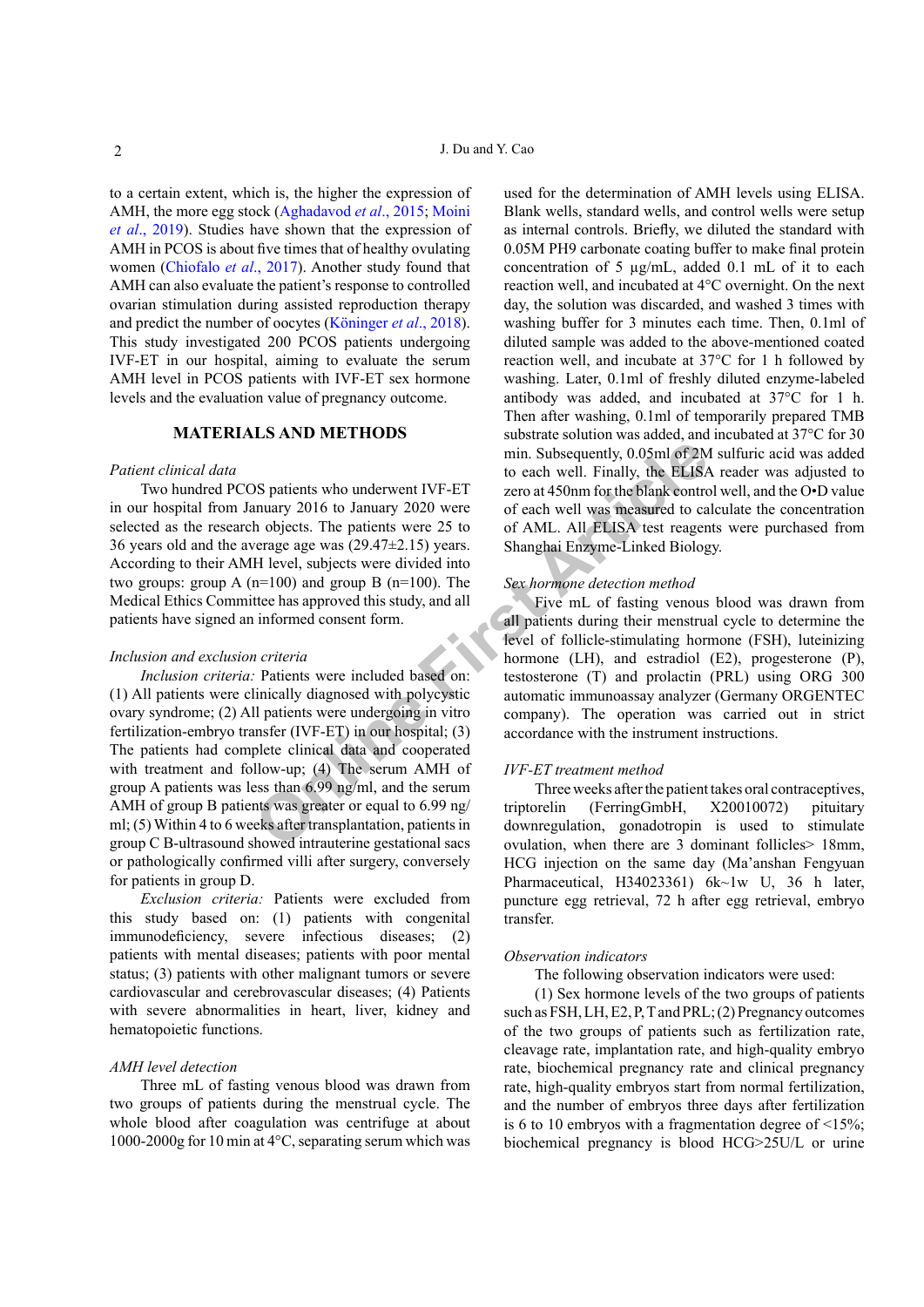The HCG test was positive, but the ultrasound showed no gestational sac, and the pregnancy was terminated. (3) Early miscarriage rate and pregnancy complications occurred in the two groups: early miscarriage is the spontaneous abortion in the first 12 weeks of pregnancy. (4) The predictive value of AMH level in IVF-ET clinical pregnancy in patients with PCOS: ROC curve is used for analysis.

#### *Statistical analysis*

The SPSS 25.0 software package was used for statistical analysis, in which the measurement data was expressed as mean  $\pm$  standard deviation, and two independent samples were used for nonparametric test for analysis between groups; count data was recorded in the form of rate (%), Chi-square test analysis was used for comparison between the two groups, and ROC curve was used to analyze the predictive value of AMH level in IVF-ET clinical pregnancy in PCOS patients. P<0.05 indicated that the difference was statistically significant. Use the Gradpad Prism 7.0 software package for mapping.

## **RESULTS**

#### *Demographic data*

A total of 200 patients were enrolled in the study [\(Table I](#page-2-0)). They were divided into A and B groups according to their AMH levels, and into C and D groups according to their clinical pregnancy outcomes. A total of 200 patients were enrolled in the study. They were divided into A and B groups according to their AMH levels, and into C and D groups according to their clinical pregnancy outcomes. There were no statistically significant differences in general information such as age, BMI, age at menarche, and infertility time between group A and group B, group C and group  $D(P<0.05)$ , and they were comparable. The patients were followed up for survival. There were 2 and 3 lost cases in groups A and B, respectively ([Fig. 1\)](#page-2-1).

#### *Sex hormone levels*

Compared with patients in group B, the levels of

#### <span id="page-2-0"></span>**Table I. Comparison of general information of patients in the two groups.**

FSH, LH and T in group A were significantly lower and the difference was statistically significant  $(P<0.05)$ , while the levels of E2, P and PRL in group A were not significantly different ( $P > 0.05$ ). The ovarian function of patients in the low-level AMH group was significantly better than that in the high-level AMH group ([Fig. 2](#page-3-0), [Table II](#page-3-1)).

#### *Pregnancy outcome*

Compared with patients in group B, the implantation rate, high-quality embryo rate, biochemical pregnancy rate, and clinical pregnancy rate in group A were significantly higher and the difference was statistically significant (P<0.05). However, there were no significant differences in the fertilization rate and cleavage rate of patients in group A  $(P>0.05)$ . The pregnancy outcomes of patients in the low-level AMH group were significantly better than those in the high-level AMH group ([Fig. 3](#page-3-2), [Table III\)](#page-4-0).



<span id="page-2-1"></span>Fig. 1. A combined diagram of the process.

| <b>Groups</b>                                                                                                                                                                                                                                                                                                                    | <b>Group A</b><br>$(n=90)$                   | <b>Group B</b><br>$(n=110)$                                    | Group C<br>$(n=88)$ | <b>Group D</b><br>$(n=112)$   |
|----------------------------------------------------------------------------------------------------------------------------------------------------------------------------------------------------------------------------------------------------------------------------------------------------------------------------------|----------------------------------------------|----------------------------------------------------------------|---------------------|-------------------------------|
| Age (year)                                                                                                                                                                                                                                                                                                                       | $28.74 \pm 2.07$                             | $29.83 \pm 2.26^a$                                             | $28.85 \pm 2.03$    | $29.74 \pm 2.23$ <sup>b</sup> |
| BMI $(kg/m2)$                                                                                                                                                                                                                                                                                                                    | $22.43 \pm 1.35$                             | $22.68 \pm 1.42^a$                                             | $22.38 \pm 1.33$    | $22.71 \pm 1.39^b$            |
| Menarche time (year)                                                                                                                                                                                                                                                                                                             | $14.16 \pm 1.58$                             | $14.62 \pm 1.89^a$                                             | $14.28 \pm 1.73$    | $14.59 \pm 1.85^{\circ}$      |
| Infertility time (year)<br>$\mathbf{r}$ . The state of the state of the state of the state of the state of the state of the state of the state of the state of the state of the state of the state of the state of the state of the state of the state of th<br>$\mathbf{v}$ $\mathbf{v}$ $\mathbf{v}$ $\mathbf{v}$ $\mathbf{v}$ | $6.72 \pm 2.31$<br>$\sim$ $\sim$<br>$\cdots$ | $7.15 \pm 2.36$ <sup>a,</sup><br>$\alpha$ in $\alpha$ $\alpha$ | $6.58 \pm 2.17$     | $7.29 \pm 2.38$ <sup>b</sup>  |

Note: compared with group A, <sup>a</sup>P<0.05; compared with group C, <sup>b</sup>P<0.05.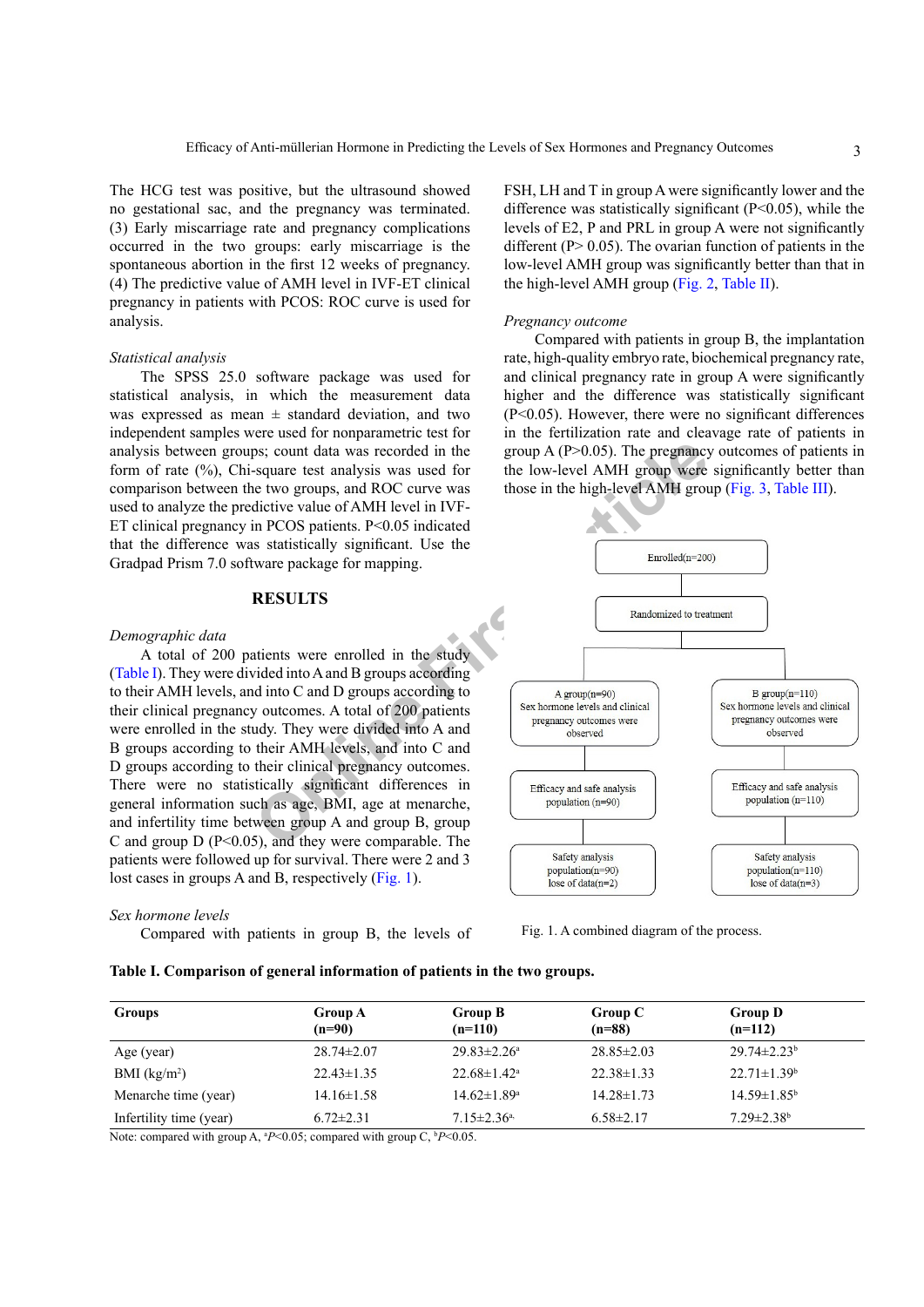

<span id="page-3-0"></span>Fig. 2. Comparison of sex hormone levels of patients in two groups. a is follicle-stimulating hormone (FSH); b is luteinizing hormone (LH); c is estradiol (E2); d is progesterone (P); e is testosterone (T); f is prolactin (PRL); means  $P<0.001$ .



<span id="page-3-2"></span>Fig. 3. Comparison of pregnancy outcomes of patients between the two groups. a is Fertilization rate; b is Cleavage rate; c is Implantation rate; d is High quality embryo rate; e is Biochemical pregnancy rate; f is Clinical pregnancy rate; \*\* means *P*<0.001.



<span id="page-3-3"></span>Fig. 4. Comparison of Early abortion rate and pregnancy complications of patients in the two groups. a is Early abortion rate; b is Pregnancy-induced hypertension; c Gestational diabetes mellitus; \*\*means *P*<0.001.

## *Comparison of early miscarriage rate and pregnancy complications*

Compared with patients in group B, the incidence of early miscarriage, gestational hypertension and gestational diabetes in group A were significantly lower and the difference was statistically significant (P<0.05). The rate of early miscarriage and pregnancy complications in the low-level AMH group was significantly lower than that in the high-level AMH group ([Fig. 4](#page-3-3), [Table IV](#page-4-1)).



<span id="page-3-4"></span>Fig. 5. ROC curve of AMH levels predicting IVF-ET in clinical pregnancy in PCOS patients.

ROC curve analysis shows that the area below the curve is 0.783, 95% of CI is 0.586 to 0.826, the specificity is 77.52%, the sensitivity is 81.46%, the Youden index is 53.26, and the optimal cut-point is 7.149.

<span id="page-3-1"></span>**Table II. Comparison of sex hormone levels between**  the two groups $(\overline{x} \pm s)$ .

| <b>Groups</b>                    | Group             | Group             | т       | P     |
|----------------------------------|-------------------|-------------------|---------|-------|
|                                  | $A(n=90)$         | $B(n=110)$        | value   | value |
| FSH(U/L)                         | $5.53 \pm 1.26$   | $7.93 \pm 1.35$   | 6.425   | 0.001 |
| LH(U/L)                          | $6.14\pm0.83$     | $8.21 \pm 1.27$   | 6.372   | 0.001 |
| E2(pmol/L)                       | $128.73 \pm 5.42$ | $130.26 \pm 5.49$ | 0.586   | 0.524 |
| P(nmol/L)                        | $2.65 \pm 1.04$   | $2.81 \pm 1.18$   | 0.539   | 0.516 |
| T(nmol/L)                        | $1.47\pm0.28$     | $2.53\pm0.36$     | 6 1 9 7 | 0.001 |
| PRL(mmol/L)                      | $0.92 \pm 0.35$   | $0.86 \pm 0.31$   | 0.632   | 0.423 |
| For abbreviations, see Figure 2. |                   |                   |         |       |

## *The predictive value of AMH level in IVF-ET clinical pregnancy in PCOS patients*

In this study, the serum AMH level of patients in group C was  $(6.52 \pm 1.04)$  ng/ml, and the serum AMH level of patients in group D was  $(7.49 \pm 1.12)$  ng/ml. The ROC curve was used to analyze the predictive value of serum AMH level in IVF-ET clinical pregnancy in PCOS patients, and the results showed that it has high specificity  $(77.52\%)$  and sensitivity  $(81.46\%)$ , as shown in [Figure 5.](#page-3-4)

#### **DISCUSSION**

As a complex disease caused by metabolic and endocrine disorders, PCOS mainly affects women of childbearing age [\(Al-Gareeb](#page-5-2) *et al*., 2016). PCOS patients often have hyperandrogenemia, hyperinsulinemia, ovulation dysfunction, or even anovulation, so patients are often accompanied by infertility symptoms [\(Kim](#page-6-5)  *et al*[., 2016\)](#page-6-5). IVF-ET therapy is often used clinically for infertile patients with PCOS who are ineffective in drug therapy. However, there are specific differences in the pregnancy outcomes of PCOS infertile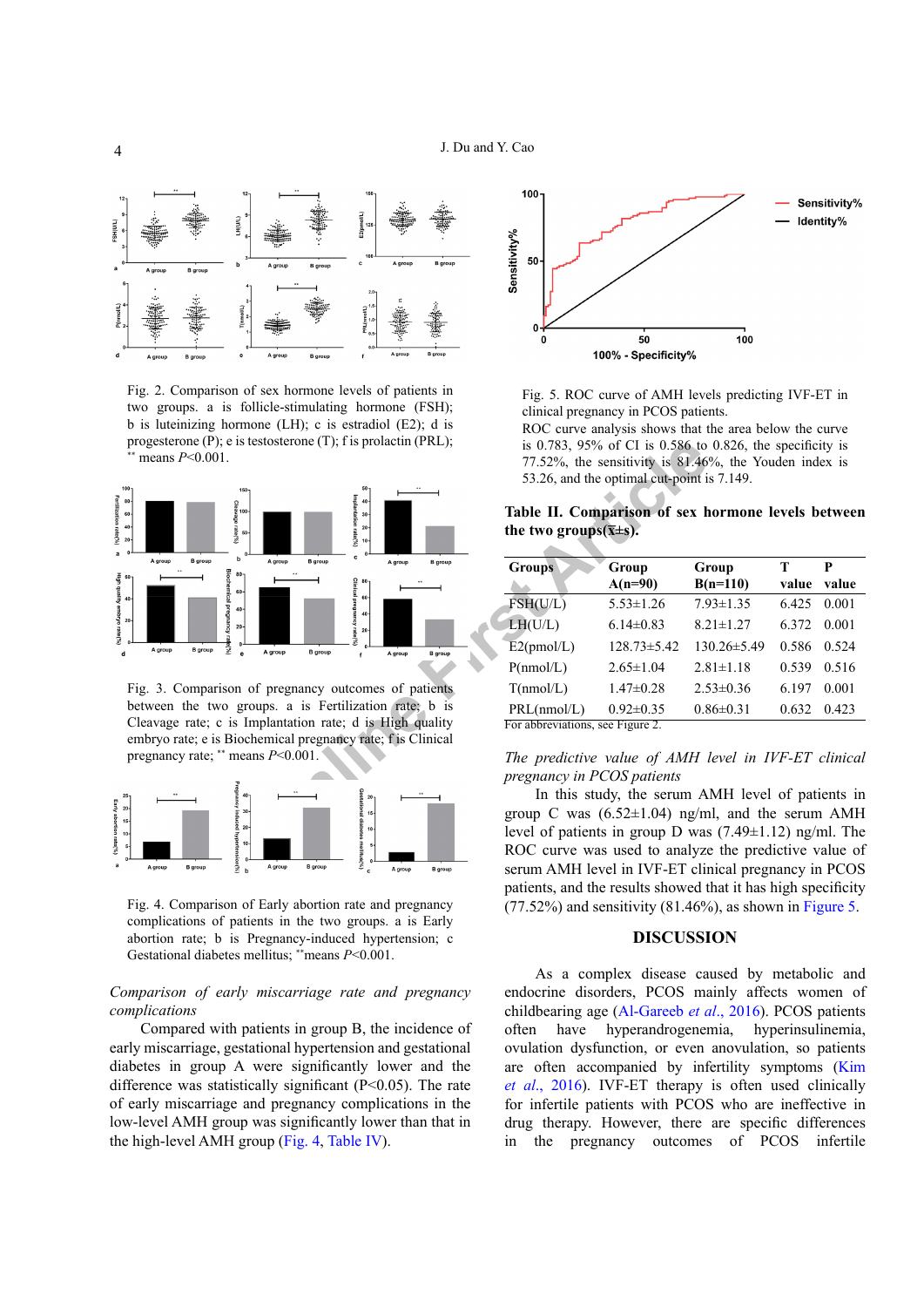| <b>Groups</b>                      | Group $A(n=90)$ | Group B $(n=110)$ | $X^2$ value | P value |
|------------------------------------|-----------------|-------------------|-------------|---------|
| Fertilization rate( $\%$ )         | 80.00(73/90)    | 78.18(86/110)     | 0.574       | 0.526   |
| Cleavage rate $(\% )$              | 98.89(89/90)    | 98.18(108/110)    | 0.639       | 0.438   |
| Implantation rate( $\%$ )          | 41.11(37/90)    | 20.91(23/110)     | 6.541       | 0.001   |
| High quality embryo rate(%)        | 52.22(47/90)    | 40.91(45/110)     | 6.325       | 0.001   |
| Biochemical pregnancy rate $(\% )$ | 64.44(58/90)    | 51.82(57/110)     | 6.293       | 0.001   |
| Clinical pregnancy rate $(\% )$    | 57.78(52/90)    | 32.73(36/110)     | 6.741       | 0.001   |

<span id="page-4-0"></span>**Table III. Comparison of pregnancy outcomes of patients between the two groups (n, %).**

<span id="page-4-1"></span>

| Table IV. Comparison of early abortion rates and pregnancy complications (n, %). |  |  |  |
|----------------------------------------------------------------------------------|--|--|--|
|----------------------------------------------------------------------------------|--|--|--|

| <b>Groups</b>                          | Group $A(n=90)$ | Group B $(n=110)$ | $X^2$ value | P value |
|----------------------------------------|-----------------|-------------------|-------------|---------|
| Early abortion rate(%)                 | 6.67(6/90)      | 19.09(21/110)     | 6.315       | 0.001   |
| Pregnancy induced hypertension $(\% )$ | 13.33(12/90)    | 31.82(35/110)     | 6.762       | 0.001   |
| Gestational diabetes mellitus(%)       | 3.33(3/90)      | 17.27(19/110)     | 6.439       | 0.001   |

patients with different conditions after IVF-ET treatment [\(Buyuk](#page-5-3) *et al*., 2011). Both AMH and sex hormone levels can effectively assess ovarian reserve in women of gestational age, and its expression changes are of great significance in some infertility diseases (Simões-Pereira *et al*., 2018).

**EXECUTE:**<br> **ONEXAMENT (6.67(690)**<br> **ONEXAME (6.67(690)**<br> **ONEXAME (1.97)**<br> **ONEXAME ART (1.97)**<br> **ONEXAME ART ART (1.97)**<br> **ONEXAME ART ART (1.97)**<br> **ONEXAME ART ART ART ART (1.97)**<br> **ONEXAME ART ART ART (1.97)**<br> **ONEXAM** AMH is one of the important members of the TGF-β superfamily, and it mainly plays a physiological role through AMH receptor II (Kocaay *et al*., 2018). Serum AMH is one of the important indicators for diagnosing PCOS patients. Studies have found that the expression of serum AMH in PCOS patients is about 2 to 3 times that of normal ovulating women, and the higher its expression, the higher the diagnosis rate of PCOS (Amer *et al*., 2013). In addition, the serum AMH level can also be used in the assessment of ovarian reserve. A poor ovarian reserve may lead to menopause and infertility in women of gestational age ([Mahajan and Kaur, 2019\)](#page-6-7). In this study, compared with patients in group B, patients in group A had significantly lower levels of FSH, LH and T. FSH, LH, and T are the main items of sex hormone examination. The pathological increase of their levels can indicate to a certain extent that women's ovarian function is poor, ovarian regression, etc., and can have a negative impact on normal pregnancy in women of gestational age. Scholars such as Ishii R found in research that high expression levels of T can promote the secretion of AMH and cause incomplete follicular development (Ishii *et al*[., 2019\)](#page-6-8). According to the research of (Cai *et al*[., 2019\)](#page-5-5), the high expression of AMH, FSH, and LH is one of the important mechanisms leading to hyperandrogenemia in the body, and can lead to further damage to the body's follicular function. Therefore, in this study, the FSH, LH, and T levels of patients in the

high-level serum AMH group were also significantly higher, which can indicate to a certain extent that patients in this group have poor frontal ovarian function. In this study, there was no significant difference in E2, P, and PRL levels between groups A and B, which may be related to the limited number of samples in this study.

In terms of the pregnancy outcome of the two groups of patients, compared with the B group, the implantation rate, high-quality embryo rate, biochemical pregnancy rate, and clinical pregnancy rate of group A were significantly better. Research by Bedenk J and other scholars showed that the pathological increase of serum AMH level can not only affect the ovarian function of pregnant women, but also damage the normal ovarian environment, resulting in poor oocyte quality and ultimately the quality of embryos is reduced, affecting normal pregnancy (Bedenk *et al*., 2020). According to the research of (Pigny *et al*[., 2003\)](#page-6-9) the pathological expression of serum AMH and FSH, LH, and T may also affect the expression of cytokines related to endometrial morphology and endometrial receptivity, resulting in endometrial volume. Receptivity is reduced, affecting normal pregnancy. Therefore, in this study, the pregnancy and embryo quality of group A patients are closely related to their lower FSH, LH, T and serum AMH expression, better ovarian function and internal environment, and more complete endometrial morphology and function (Pigny *et al*[., 2003\)](#page-6-9).

Studies have shown that high androgen status in PCOS patients can affect the insulin metabolism of related cytokines in the uterus, and the high androgen status also has a certain impact on the normal development of the placenta, causing the hormones secreted by the placenta to enhance insulin resistance. Therefore, PCOS patients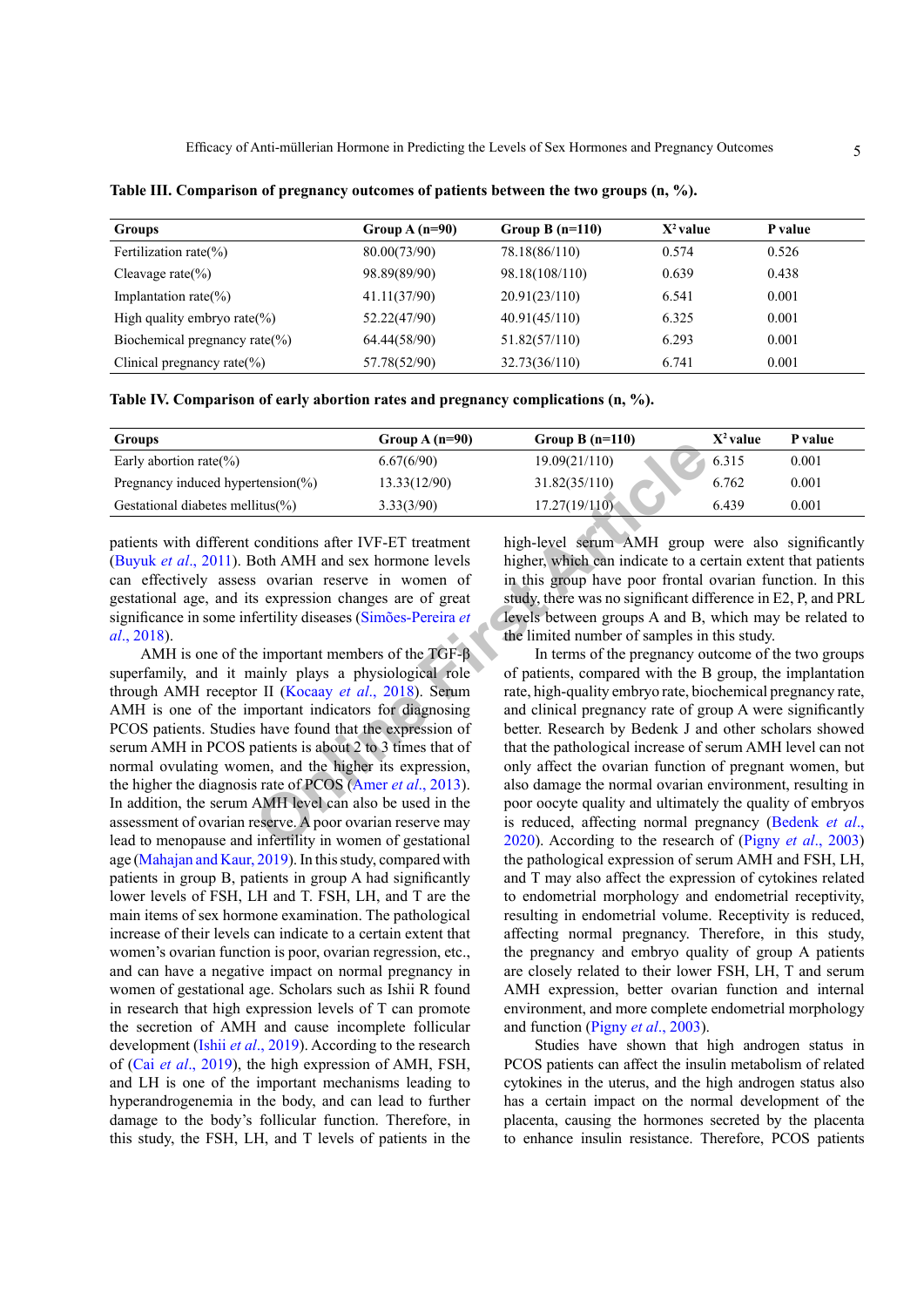For the same wholly related to their<br>
only and function. Therefore, this study<br>
insulin resistant with retriement or the particle particles can improve the high<br>
intrauterine environment of PCOS<br>
trate of early pregnancy m are prone to have diabetes during pregnancy ([Cree-Green](#page-6-10) *et al*[., 2018](#page-6-10); Li *et al*[., 2018](#page-6-11)). According to another study, PCOS patients with high androgen status will lead to a large increase in the secretion of vascular smooth muscle cells, resulting in narrowing of the vascular lumen, increased blood flow resistance, poor vascular endothelial function, and eventually the development of pregnancyinduced hypertension [\(Pergialiotis](#page-6-12) *et al*., 2018). In this study, compared with patients in group B, the incidence of gestational diabetes and hypertension in pregnancy in group A was significantly lower, which may be due to the low serum AMH level improving the high androgen status of PCOS patients. Regarding the early abortion rate of the two groups of patients, the patients in group A were also significantly better, which was more wholly related to their endometrial morphology and function. Therefore, this study found that low serum AMH levels can improve the high androgen status and intrauterine environment of PCOS patients, and reduce the rate of early pregnancy miscarriage and pregnancy complications during IVF-ET. In this study, the ROC curve was used to analyze the predictive value of serum AMH levels in IVF-ET clinical pregnancy in PCOS patients. The results showed that it has high specificity and sensitivity, which is consistent with the research results Melado VL and other scholars (Melado Vidales *et al*., 2017). Clinical interventions can be taken in advance for PCOS patients with high serum AMH levels when undergoing IVF-ET to improve their pregnancy outcomes.

# **CONCLUSION**

In summary, PCOS patients with lower serum AMH levels have better sex hormone levels and clinical pregnancy outcomes during IVF-ET. Serum AMH levels have a higher value in predicting IVF-ET clinical pregnancy in PCOS patients. Patients with high levels of AMH should take intervention measures in advance to improve pregnancy outcomes. There are still some shortcomings in this study. For example, the study only investigated the clinical pregnancy rate and early miscarriage rate of patients, and did not discuss whether the patient's late pregnancy process was smooth or the newborn's health. The trial period should be extended in future studies. To comprehensively explore the relationship between AMH level and the whole process of IVF-ET pregnancy in PCOS patients.

#### *Availability of data and materials*

The datasets used and/or analyzed during the present study are available from the corresponding author on reasonable request.

*Statement of conflict of interest* The authors have declared no conflict of interest.

## **REFERENCES**

- <span id="page-5-2"></span>Al-Gareeb, A.I., Abd Al-Amieer, W.S., Alkuraishy, H.M. and Al-Mayahi, T.J., 2016. Effect of body weight on serum homocysteine level in patients with polycystic ovarian syndrome: A case control study. *Int. J. Reprod. Biomed.,* **14**: 81-88. [https://](https://doi.org/10.29252/ijrm.14.2.81) [doi.org/10.29252/ijrm.14.2.81](https://doi.org/10.29252/ijrm.14.2.81)
- <span id="page-5-1"></span>Aghadavod, E., Zarghami, N., Farzadi, L., Zare, M., Barzegari, A., Movassaghpour, A.A., and Nouri, M., 2015. Evaluation of relationship between serum levels of anti-müllerian hormone, androgen, and insulin resistant with retrieval oocytes in overweight patients with polycystic ovary syndrome. *Adv. biomed. Res.,* **4**: 76. [https://doi.org/10.4103/2277-](https://doi.org/10.4103/2277-9175.153903) 9175.153903
- <span id="page-5-4"></span>Amer, S.A., Mahran, A., Abdelmaged, A., El-Adawy, A.R., Eissa, M.K., and Shaw, R.W., 2013. The influence of circulating anti-Müllerian hormone on ovarian responsiveness to ovulation induction with gonadotrophins in women with polycystic ovarian syndrome: A pilot study. *Reprod. Biol. Endocrinol.,*  **11**: 115. <https://doi.org/10.1186/1477-7827-11-115>
- Bedenk, J., Vrtačnik-Bokal, E., and Virant-Klun, I., 2020. The role of anti-Müllerian hormone (AMH) in ovarian disease and infertility. *J. Assist. Reprod. Genet.,* **37**: 89-100. [https://doi.org/10.1007/s10815-](https://doi.org/10.1007/s10815-019-01622-7) 019-01622-7
- <span id="page-5-3"></span>Buyuk, E., Seifer, D.B., Younger, J., Grazi, R.V., and Lieman, H., 2011. Random anti-Müllerian hormone (AMH) is a predictor of ovarian response in women with elevated baseline early follicular follicle-stimulating hormone levels. *Fert. Steril.,* **95**: 2369-2372. [https://doi.org/10.1016/j.](https://doi.org/10.1016/j.fertnstert.2011.03.071) [fertnstert.2011.03.071](https://doi.org/10.1016/j.fertnstert.2011.03.071)
- <span id="page-5-5"></span>Cai, W.Y., Gao, J.S., Luo, X., Ma, H.L., Ge, H., Liu, N., Xia, Q., Wang, Y., Han, B.W., and Wu, X.K., 2019. Effects of metabolic abnormalities, hyperandrogenemia and clomiphene on liver function parameters among Chinese women with polycystic ovary syndrome: Results from a randomized controlled trial. *J. Endocrinol. Invest.,*  **42**: 549-555. [https://doi.org/10.1007/s40618-018-](https://doi.org/10.1007/s40618-018-0953-6) [0953-6](https://doi.org/10.1007/s40618-018-0953-6)
- <span id="page-5-0"></span>Chehin, M.B., Fraietta, R., Lorenzon, A.R., Bonetti, T.C.S., and Motta, E.L.A., 2020. The insulin signaling pathway is dysregulated in cumulus cells from obese, infertile women with polycystic ovarian syndrome with an absence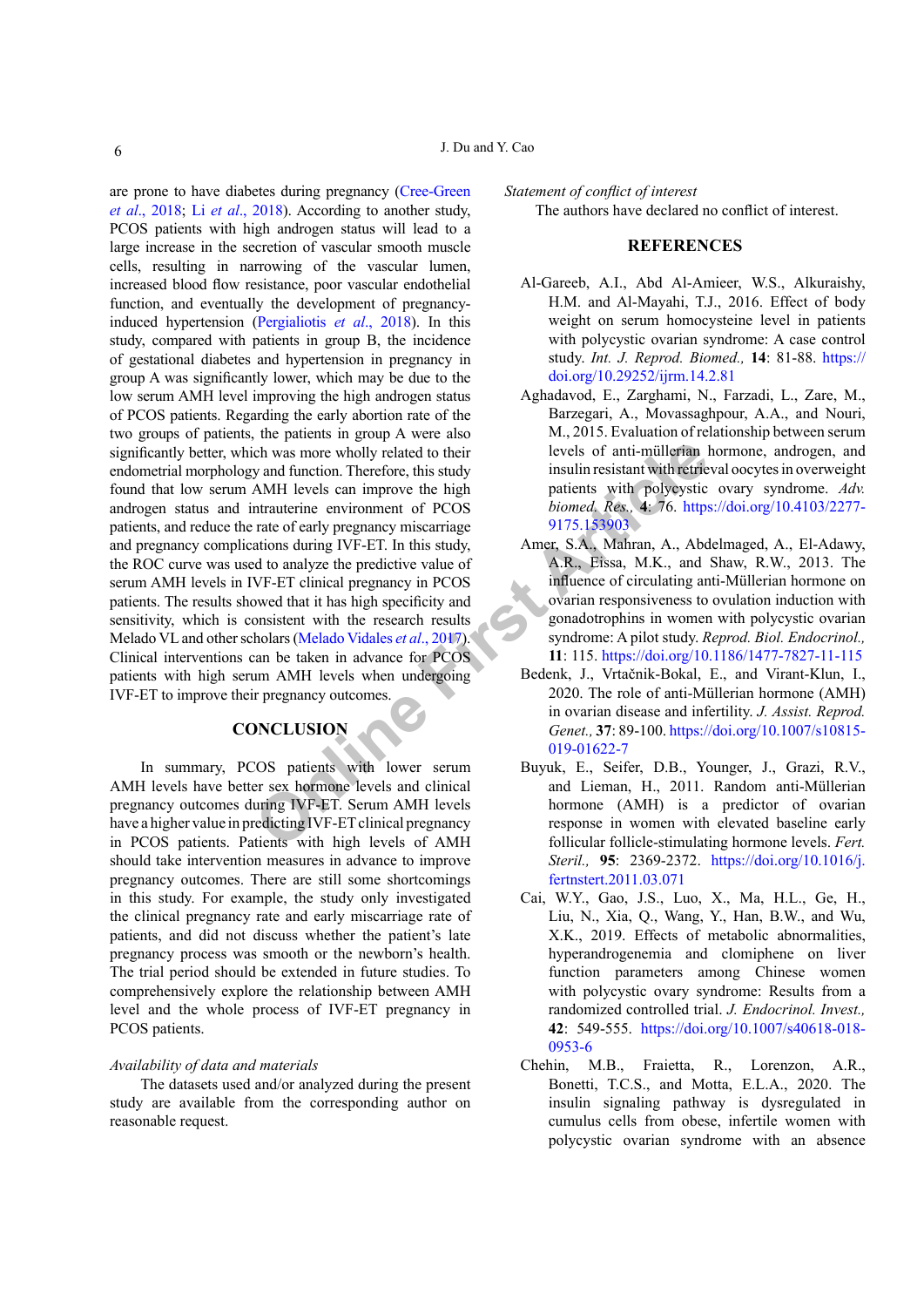of clinical insulin resistance. *Ther. Adv. Reprod. Hlth.,* **14**: 2633494120906866. [https://doi.](https://doi.org/10.1177/2633494120906866) [org/10.1177/2633494120906866](https://doi.org/10.1177/2633494120906866)

- <span id="page-6-2"></span>Chen, Y.H., Wang, Q., Zhang, Y.N., Han, X., Li, D.H., and Zhang, C.L., 2017. Cumulative live birth and surplus embryo incidence after frozen-thaw cycles in PCOS: How many oocytes do we need? *J. Assist. Reprod. Genet.,* **34**: 1153-1159. [https://doi.](https://doi.org/10.1007/s10815-017-0959-6) [org/10.1007/s10815-017-0959-6](https://doi.org/10.1007/s10815-017-0959-6)
- <span id="page-6-4"></span>Chiofalo, F., Ciuoli, C., Formichi, C., Selmi, F., Forleo, R., Neri, O., Vuolo, G., Paffetti, P., and Pacini, F., 2017. Bariatric surgery reduces serum antimullerian hormone levels in obese women with and without polycystic ovarian syndrome. *Obes. Surg.,*  **27**: 1750-1754. https://doi.org/10.1007/s11695- [016-2528-y](https://doi.org/10.1007/s11695-016-2528-y)
- <span id="page-6-10"></span><span id="page-6-0"></span>Cree-Green, M., Cai, N., Thurston, J.E., Coe, G.V., Newnes, L., Garcia-Reyes, Y., Baumgartner, A.D., Pyle, L., and Nadeau, K.J., 2018. Using simple clinical measures to predict insulin resistance or hyperglycemia in girls with polycystic ovarian syndrome. *Pediatr. Diab.,* **19**: 1370-1378. https:// [doi.org/10.1111/pedi.12778](https://doi.org/10.1111/pedi.12778)
- **Example 1.** Internation or CAMH produced anti-multimum and Taketani, Y., 2019. Different A.D., and and the cost are tra[ine](https://doi.org/10.1093/biolre/ioaa141)d anti-multimum and Taketani, Y., 2019. Different Article<br> **ON THE ARTICLE ARTICLE Article** overlai Fu, X.P., Xu, L., Fu, B.B., Wei, K.N., Liu, Y., Liao, B.Q., He, S.W., Wang, Y.L., Chen, M.H., Lin, Y.H., Li, F.P., Hong, Z.W., Huang, X.H., Xu, C.L., and Wang, H.L., 2020. Pachymic acid protects oocyte by improving the ovarian microenvironment in polycystic ovary syndrome mice. *Biol. Reprod.,*  **103**: 1085-1098. https://doi.org/10.1093/biolre/ [ioaa141](https://doi.org/10.1093/biolre/ioaa141)
- <span id="page-6-8"></span>Ishii, R., Tachibana, N., Okawa, R., Enomoto, M., Asami, M., Toriumi, R., Hamada, M., Horikawa, M., Akiba, Y., and Taketani, Y., 2019. Different anti-Műllerian hormone (AMH) levels respond to distinct ovarian stimulation methods in assisted reproductive technology (ART): Clues to better ART outcomes. *Reprod. Med. Biol.,* **18**: 263-272. <https://doi.org/10.1002/rmb2.12270>
- <span id="page-6-1"></span>Katsigianni, M., Karageorgiou, V., Lambrinoudaki, I., and Siristatidis, C., 2019. Maternal polycystic ovarian syndrome in autism spectrum disorder: A systematic review and meta-analysis. *Mol. Psychiat.,* **24**: 1787-1797. [https://doi.org/10.1038/](https://doi.org/10.1038/s41380-019-0398-0) [s41380-019-0398-0](https://doi.org/10.1038/s41380-019-0398-0)
- <span id="page-6-5"></span>Kim, J., Mersereau, J.E., Khankari, N., Bradshaw, P.T., McCullough, L.E., Cleveland, R., Shantakumar, S., Teitelbuam, S.L., Neugut, A.I., Senie, R.T., and Gammon, M.D., 2016. Polycystic ovarian syndrome (PCOS), related symptoms/ sequelae, and breast cancer risk in a population-based casecontrol study. *Cancer Causes Contr.,* **27**: 403-414.

<https://doi.org/10.1007/s10552-016-0716-7>

- <span id="page-6-6"></span>Kocaay, P., Siklar, Z., Buyukfirat, S., and Berberoglu, M., 2018. The diagnostic value of anti-müllerian hormone in early post menarche adolescent girls with polycystic ovarian syndrome. *J. Pediatr. Adolesc. Gynecol.,* **31**: 362-366. [https://doi.](https://doi.org/10.1016/j.jpag.2018.02.126) [org/10.1016/j.jpag.2018.02.126](https://doi.org/10.1016/j.jpag.2018.02.126)
- Köninger, A., Kampmeier, A., Mach, P., Schmidt, B., Strowitzki, T., Kimmig, R., and Gellhaus, A., 2018. Tight interplay in early pregnancy between follistatin and anti-mullerian hormone in women with polycystic ovarian syndrome (PCOS). *Arch. Gynecol. Obstet.,* **297**: 1307-1316. [https://doi.](https://doi.org/10.1007/s00404-018-4718-4) [org/10.1007/s00404-018-4718-4](https://doi.org/10.1007/s00404-018-4718-4)
- <span id="page-6-11"></span>Li, G., Huang, W., Zhang, L., Tian, Z., Zheng, W., Wang, T., Zhang, T., and Zhang, W., 2018. A prospective cohort study of early-pregnancy risk factors for gestational diabetes in polycystic ovarian syndrome. *Diabet. Metab. Res. Rev.,* **34**: e3003. <https://doi.org/10.1002/dmrr.3003>
- <span id="page-6-7"></span>Mahajan, N., and Kaur, J., 2019. Establishing an anti-müllerian hormone cutoff for diagnosis of polycystic ovarian syndrome in women of reproductive age-bearing indian ethnicity using the automated anti-müllerian hormone assay. *J. Hum. Reprod. Sci.,* **12**: 104-113. [https://doi.org/10.4103/](https://doi.org/10.4103/jhrs.JHRS_149_18) jhrs.JHRS\_149\_18
- Melado Vidales, L., Fernández-Nistal, A., Martínez Fernández, V., Verdú Merino, V., Bruna Catalán, I., and Bajo Arenas, J.M., 2017. Anti-Müllerian hormone levels to predict oocyte maturity and embryo quality during controlled ovarian hyperstimulation. *Minerva Ginecol.,* **69**: 225-232. <https://doi.org/10.23736/S0026-4784.16.03958-7>
- <span id="page-6-3"></span>Moini, A., Pirjani, R., Rabiei, M., Nurzadeh, M., Sepidarkish, M., Hosseini, R., and Hosseini, L., 2019. Can delivery mode influence future ovarian reserve? Anti-Mullerian hormone levels and antral follicle count following cesarean section: A prospective cohort study. *J. Ovarian Res.,* **12**: 83. <https://doi.org/10.1186/s13048-019-0551-z>
- <span id="page-6-12"></span>Pergialiotis, V., Trakakis, E., Chrelias, C., Papantoniou, N., and Hatziagelaki, E., 2018. The impact of mild hypercholesterolemia on glycemic and hormonal profiles, menstrual characteristics and the ovarian morphology of women with polycystic ovarian syndrome. *Horm. Mol. Biol. Clin. Invest.,* **34**. <https://doi.org/10.1515/hmbci-2018-0002>
- <span id="page-6-9"></span>Pigny, P., Merlen, E., Robert, Y., Cortet-Rudelli, C., Decanter, C., Jonard, S., and Dewailly, D., 2003. Elevated serum level of anti-mullerian hormone in patients with polycystic ovary syndrome: